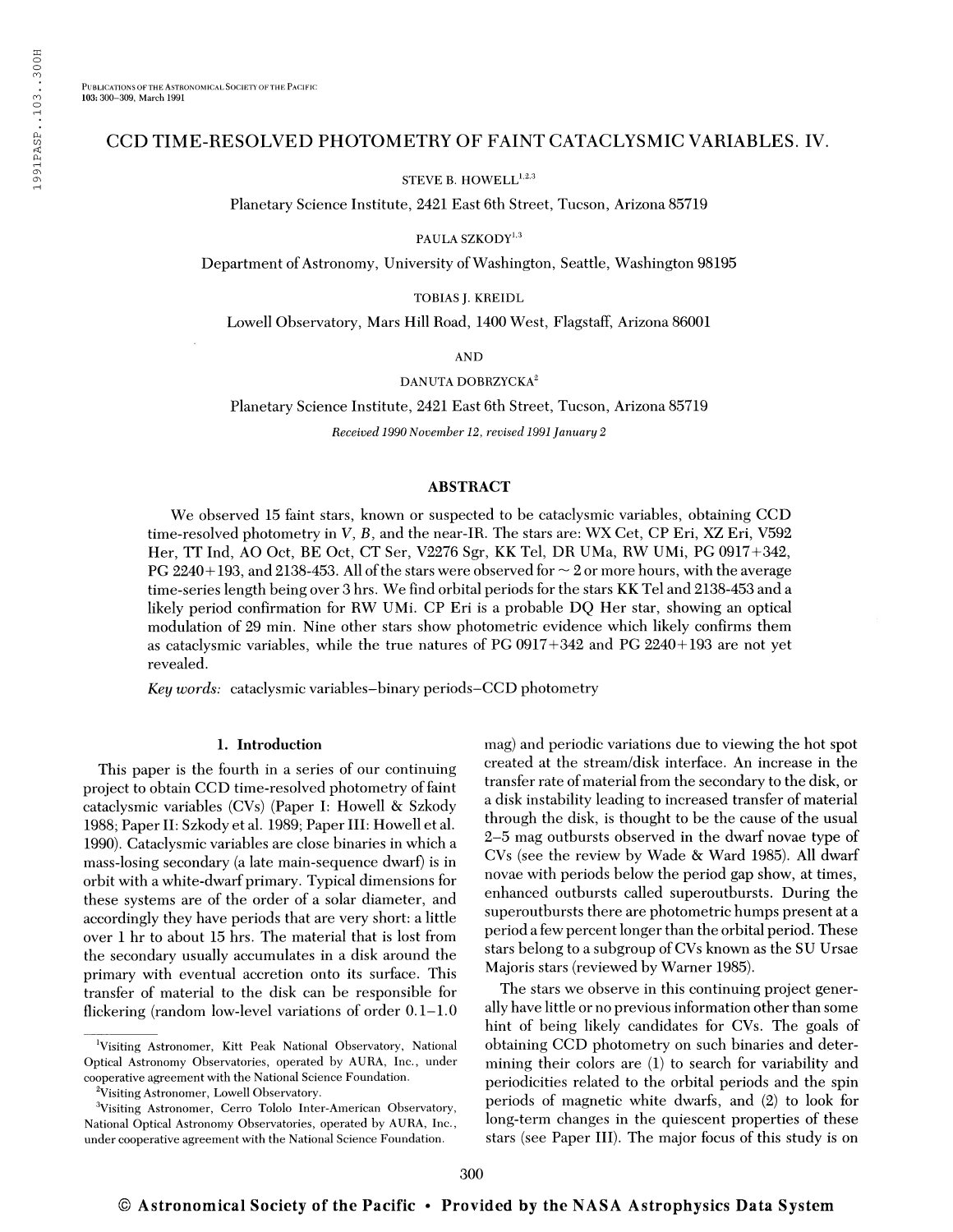stars with evidence for short periods (less than 4 hrs) and CVs that are at high galactic latitudes as described in Howell & Szkody 1990. Other faint unstudied and/or interesting systems are also included. Detailed analysis of interesting systems and synthesis ofour collected data are published separately.

Using CCDs as our detectors, we can gather time-series data with one- to ten-minute time resolutions for stars from  $\sim$  14 magnitude down to magnitude 20–22 with 1–2 meter class telescopes. For the faintest stars  $(V > 17-18)$ we are usually providing the first such data available. Papers I through IV contain data on a total of 52 stars and over 100 time-series data sets.

#### 2. Observations

The data presented here were obtained with the Perkins 1.8-m telescope of the Ohio State and Ohio Wesleyan Universities at Lowell Observatory, the Kitt Peak National Observatory No. <sup>1</sup> 0.9-m telescope, and the Cerro Tololo Inter-American Observatory 0.9-m telescope. The data from Kitt Peak and CTIO were reduced either with the "cdphot" package available on the instrument computer at the telescope or with the APPHOT package in IRAF<sup>4</sup>. The Lowell data were reduced with the IRAF/APPHOT package. Table <sup>1</sup> gives an observing log for the data presented here.

Our general observing policy for these types of data is to observe a few photometric standards each night to determine rough offsets between instrumental and real magnitudes. We obtain single color measurements directly before or after our time-series data. The standards are then used to give the average magnitude values listed in Table 1, with an error of  $\sim \pm 0.1$  mag. The time-series data sets were reduced and have their errors determined as given in Howell et al. 1988a.

All the data sets were searched for periodic modulations using the technique of Phase Dispersion Minimization (PDM) developed by Stellingwerf 1978. The PDM technique provides the user with a test statistic for each determined period that yields a confidence level via an (two-sided) F-test. We indicate that no periods were seen if our PDM analysis fails to reveal any period at all with a confidence level of  $> 70\% - 80\%$ . Between  $\sim$ 80% and 90% confidence level (CL) we generally will mention the result, as it may possibly be of some interest or get confirmed later. We define a period to be real if it gives an acceptable (usually  $\geq 95\%$ ) confidence level, and we believe it to be stable if it is seen on more than one night at this high CL. Table 2 gives a list of the periods seen in our 15 stars from this paper which fall into the "real and

stable" category. Many CVs do, however, show nightly changes in average magnitude level and flickering characteristics, which may lead to erroneous "periods" being determined. The less confident periods, that may or may not be real, are listed in the individual discussion for each star presented in the next section.

#### 3. Results

## 3.1 WX Ceti

Paper II presented our initial work on this star. A possible period of  $127 \pm 5$  min (in the near-IR) was seen, but with low confidence since the data set length was short. We present here two new data sets taken in  $V$  and  $B$ (see Fig. 1). Our V data set shows no indication of any periods and shows simply a flickering light curve. Our data set, however, shows indications of periods at  $43.5 \pm 8$ and  $90.9 \pm 7$  min. These periods are at confidence levels of80% and 85%, respectively. These periods are certainly shorter than that of 6.98 hrs suggested by van Paradijs, van der Klis & Pedersen 1990, based on spectroscopic studies.

Recently, O'Donoghue 1990 observed WX Cet during superoutburst. His determined superhump period is likely to be 73, 76, or 81 min, leading to a probable orbital period (see Warner 1985) of72-80 min. The periods seen in our  $B$  data are in general agreement with the orbital period found by O'Donoghue, with the 44-min period being a likely harmonic. The superhumps observed and our photometric evidence almost certainly indicate a short orbital period for WX Cet, likely to be near  $75 \pm 5$  min.

We note that there may be a decrease in photometric flickering amplitude with color  $(0.3 \text{ mag in } B \text{ and } 0.1 \text{ mag})$ in R (see in Paper II)), although our data were obtained more than a year apart. In order to determine the source of this photometric modulation, multicolor photometry would be useful. These observations could differentiate between a hot-spot structure (decreasing amplitude in the red) and general flickering.

## 3.2 CP Eridani

In Paper II we presented a time-series light curve for this star. It was seen to be at an average magnitude of  $V =$ 17.8 and showed a slight increase of 0.2 mag over the 2.7 hrs of monitoring. There was no indication of any periodic modulations. We observed CP Eri again in September 1989 and in August 1990. During these observations CP Eri was at a magnitude of 19.7 and showed a very distinct modulation in both  $B$  and  $V$  light (Fig. 2). The  $B$  data show large-amplitude (0.2-0.4 mag) modulations and a clearly defined period of  $28.6 \pm 1.3$  min, while the V data had smaller (0.1-0.2 mag), less well-defined modulations yielding a period of  $29.5 \pm 1.5$  min. The V data set also shows a strong harmonic at  $13.6 \pm 1.5$  min.

We conclude that the Paper II observation was proba-

<sup>4</sup> IRAF is distributed by National Optical Astronomy Observatories, which is operated by the Association of Universities for Research in Astronomy, Inc., under cooperative agreement with the National Science Foundation.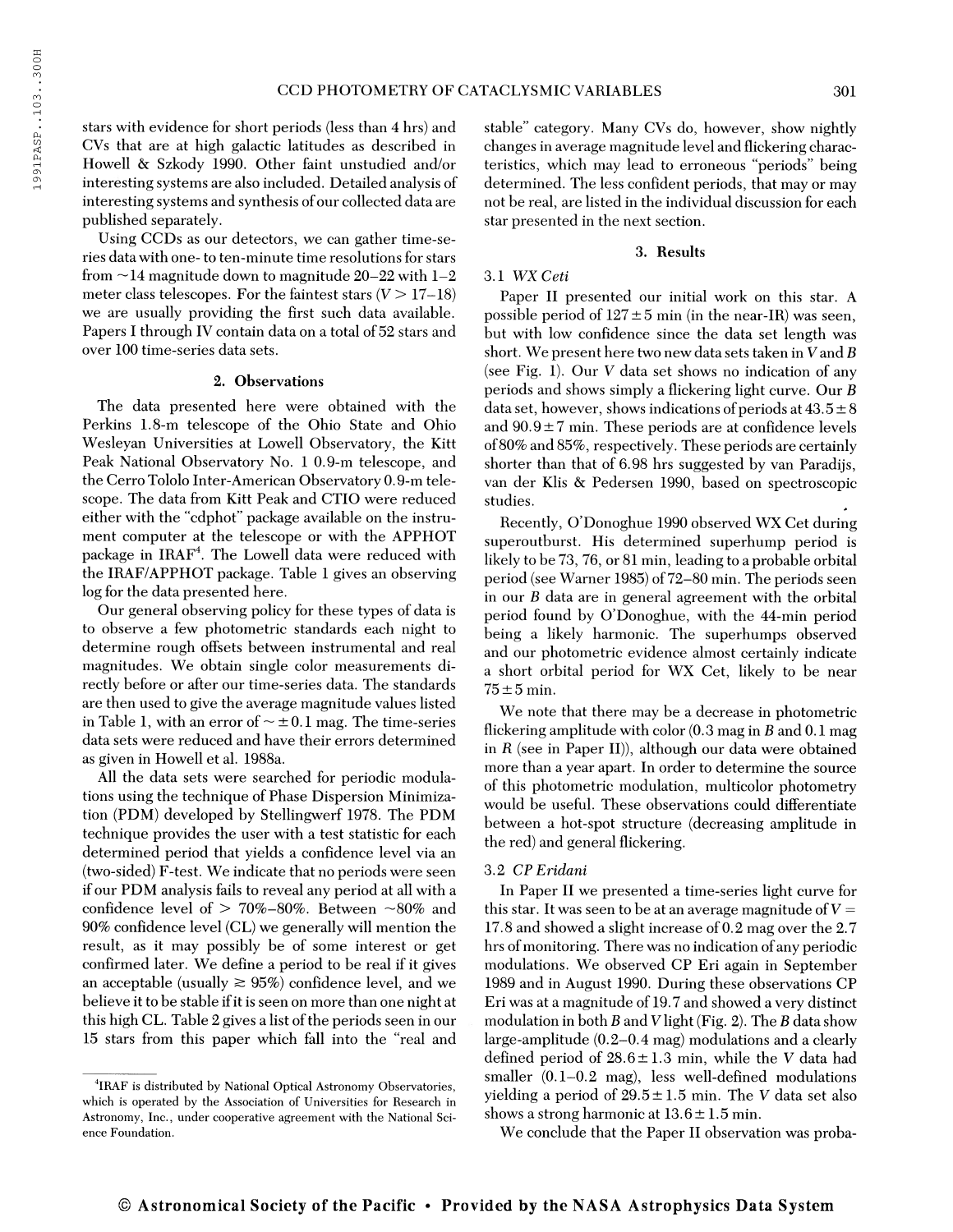| Object         | UT<br>Date      | UI <sup>a</sup><br><b>Start</b> | N <sub>p</sub><br>obs. | $\mathfrak{t}^{\rm b}$<br>sec. | dtb<br>sec. | $T^b$<br>hrs. | $\mathbf{CCD}^{\mathsf{c}}$ | Filter <sup>d</sup> | Average <sup>e</sup><br>mag. | Sigma <sup>1</sup> |
|----------------|-----------------|---------------------------------|------------------------|--------------------------------|-------------|---------------|-----------------------------|---------------------|------------------------------|--------------------|
| WX Cet         | 01Sep89         | 08:29:13<br>08:28:40            | 60                     | 180                            | 23          | 3.4           | T <sub>16</sub>             | $\overline{B}$<br>v | 17.8<br>17.6                 | 0.02               |
|                | 03Nov89         | 06:16:40                        | 29                     | 300                            | 13          | 2.5           | <b>RCA</b>                  | V                   | 17.7                         | 0.03               |
| CP Eri         | 04Sep89         | 09:16:37                        | 30                     | 320                            | 23          | 2.9           | T <sub>16</sub>             | в                   | 19.3                         | 0.05               |
|                |                 | 09:12:30                        |                        |                                |             |               |                             | v                   | 19.7                         |                    |
|                | 26Aug90         | 08:25:56                        | 21                     | 300                            | 29          | 1.9           | TI3                         | V                   | 19.8                         | 0.03               |
| XZ Eri         | 04Nov89         | 08:14:20                        | 55                     | 220                            | 13          | 3.8           | <b>RCA</b>                  | V                   | 18.7                         | 0.06               |
| V592 Her       | 20Apr90         | 09:06:10                        | 15                     | 400                            | 13          | 1.7           | <b>RCA</b>                  | WR                  | $\overline{\phantom{0}}$     | 0.10               |
|                |                 |                                 |                        |                                |             |               |                             | V                   | 20.5                         |                    |
| TT Ind         | 27Aug90         | 00:50:14                        | 100                    | 120                            | 29          | 4.1           | T <sub>13</sub>             | $\mathbf V$         | $\overline{\phantom{a}}$     | 0.12               |
|                |                 | 23:52:00                        |                        |                                |             |               |                             | В                   | 16.8                         |                    |
|                |                 | 23:58:00                        |                        |                                |             |               |                             | v                   | 16.6                         |                    |
|                | 28Aug90         | 00:01:00                        |                        |                                |             |               |                             | R                   | 16.1                         |                    |
| AO Oct         | 25Aug90         | 04:10:11                        | 10                     | 360                            | 29          | 1.1           | T <sub>13</sub>             | V                   | 21.1                         | 0.14               |
|                |                 | 03:42:18                        |                        |                                |             |               |                             | B                   | 21.0                         |                    |
|                |                 | 03:55:00                        |                        |                                |             |               |                             | V                   | 20.9                         |                    |
|                |                 | 04:02:00                        |                        |                                |             |               |                             | R                   | 20.7                         |                    |
|                |                 | 23:44:33                        |                        |                                |             |               |                             | R                   | 20.2                         |                    |
|                |                 | 23:51:38                        |                        |                                |             |               |                             | V                   | 20.9                         |                    |
|                |                 | 23:58:34                        |                        |                                |             |               |                             | B                   | 20.6                         |                    |
|                | 26Aug90         | 00:06:37                        | 37                     | 360                            | 29          | 4.0           | TI3                         | v                   | 20.9                         | 0.09               |
| BE Oct         | 27Aug90         | 05:48:26                        | 45                     | 300                            | 29          | 4.1           | TI3                         | V                   | 19.4                         | 0.03               |
|                |                 | 09:47:05                        |                        |                                |             |               |                             | В                   | 19.6                         |                    |
|                |                 | 09:53:19                        |                        |                                |             |               |                             | ${\sf R}$           | 19.3                         |                    |
| CT Ser         | 14Apr90         | 08:59:10                        | 25                     | 180                            | 13          | 1.3           | <b>RCA</b>                  | V                   | 16.4                         | 0.06               |
|                |                 | 08:43:41                        |                        |                                |             |               |                             | B                   | 16.2                         |                    |
| V2276 Sgr      | 29Aug90         | 02:53:05                        | 28                     | 300                            | 29          | 2.6           | T <sub>13</sub>             | $\mathbf V$         | 20.1                         | 0.07               |
|                |                 | 02:40:41                        |                        |                                |             |               |                             | В                   | 19.9                         |                    |
|                |                 | 02:46:45                        |                        |                                |             |               |                             | R                   | 20.1                         |                    |
| KK Tel         | 27Aug90         | 00:26:50                        |                        |                                |             |               |                             | B                   | 19.5                         |                    |
|                | 28Aug90         | 00:21:11                        | 86                     | 180                            | 29          | 5.7           | TI3                         | v                   | 19.2                         | 0.03               |
|                |                 | 00:08:37                        |                        |                                |             |               |                             | $\, {\bf B}$        | 19.4                         |                    |
|                |                 | 00:14:52                        |                        |                                |             |               |                             | R                   | 18.8                         |                    |
|                |                 | 23:46:01                        | 41                     | 180                            | 29          | 2.4           | TI3                         | в                   | 19.4                         | 0.05               |
|                |                 | 23:41:14                        |                        |                                |             |               |                             | v                   | 19.3                         |                    |
| DR UMa         | $07$ Jun $89^9$ | 07:30:19                        | 66                     | 250                            | 13          | 3.4           | <b>RCA</b>                  | v                   | 20.2                         | 0.06               |
|                |                 | 07:28:10                        |                        |                                |             |               |                             | в                   | 20.7                         |                    |
|                | 16Apr90         | 08:42:19                        | 16                     | 600                            | 13          | 2.7           | <b>RCA</b>                  | WR                  | 18.9                         | 0.01               |
|                |                 | 08:29:23                        |                        |                                |             |               |                             | V                   | 19.1                         |                    |
|                | 19Apr90         | 05:01:00                        | 29                     | 600                            | 13          | 4.9           | <b>RCA</b>                  | WR                  | 19.2                         | 0.04               |
|                |                 | 09:45:03                        |                        |                                |             |               |                             | v                   | 19.2                         |                    |
| RW UMi         | 01Sep89         | 05:46:49                        | 29                     | 240                            | 23          | 2.1           | TI6                         | в                   | 18.9                         | 0.04               |
| PG0917+342     | 16Apr90         | 03:29:27                        | 230                    | 45                             | 13          | 3.7           | <b>RCA</b>                  | WR                  | 13.1                         | 0.05               |
|                |                 | 07:05:09                        |                        |                                |             |               |                             | V                   | 14.1                         |                    |
| $PG2240 + 193$ | 31Aug89         | 07:23:41                        | 153                    | 60                             | 23          | 3.5           | TI6                         | V                   | 15.9                         | 0.03               |
| 2138-453       | 28Aug90         | 05:51:40                        | 44                     | 300                            | 29          | 4.1           | TI3                         | V                   | 20.2                         | 0.06               |
|                |                 | 05:38:30                        |                        |                                |             |               |                             | в                   | 20.3                         |                    |
|                |                 | 05:45:30                        |                        |                                |             |               |                             | R                   | 20.0                         |                    |
|                | 29Aug90         | 05:47:03                        | 35                     | 300                            | 29          | 3.2           | TI3                         | в                   | 20.2                         | 0.05               |
|                |                 | 05:39:21                        |                        |                                |             |               |                             | V                   | 19.9                         |                    |
|                |                 | 09:04:20                        |                        |                                |             |               |                             | V                   | 20.2                         |                    |

# TABLE <sup>1</sup>

 $\begin{pmatrix} a \\ b \end{pmatrix}$ 

 $c)$ 

 $\begin{pmatrix} d \\ e \end{pmatrix}$ 

B, V, R, and I are Johnson filters, WR (Wide R) has central wavelength = 7009A and FWHM 2601A.<br>Standard stars were observed nightly, usually near the beginning and/or end of a time series. No corrections for color terms an series. WK magnitudes are estimated from spectrophotometric standards.<br>Sigma calculated from Eq. 4. Howell et al. 1988.<br>The CCD frames were co-added in this time series to yield the equivalent of 500 sec exposures.

 $\binom{f}{g}$ 

Time is for midpoint of first exposure in series.<br>Not a number of integrations,  $t =$  integration time, dt = dead time between integrations (varies between computers and sometimes<br>with number of integrations,  $t =$  integrat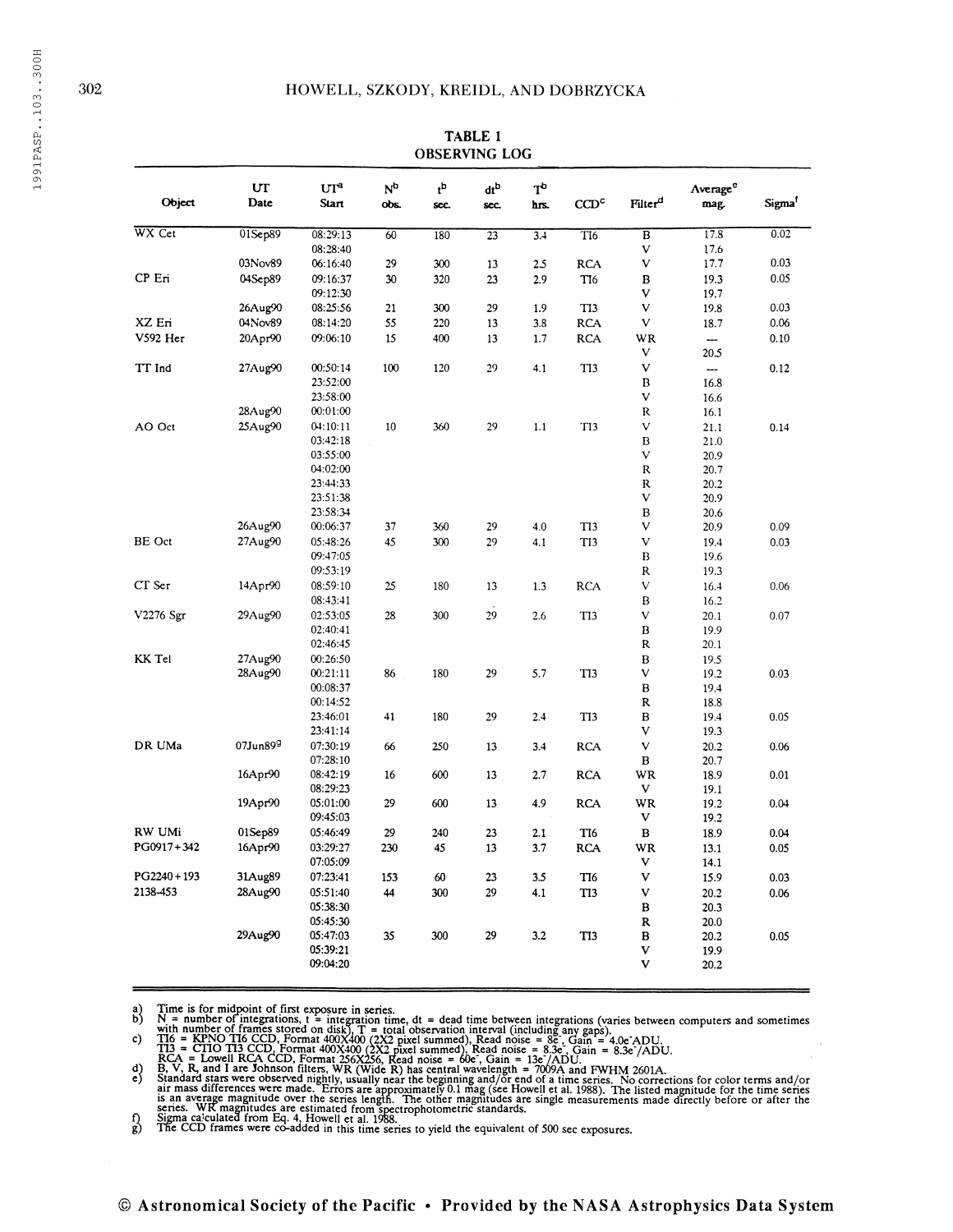TABLE 2 PERIODS EVIDENT IN DATA

| Object   | Period (min) | $Sigma^a$ (min) | Confidence <sup>a</sup><br>Level $(\% )$ | Period Type |
|----------|--------------|-----------------|------------------------------------------|-------------|
| CP Eri   | 29           | 1.4             | 99                                       | magnetic    |
| KK Tel   | 121          | 5               | 95                                       | orbital     |
| RW UMi   | 113          | 10              | 95                                       | orbital     |
| 2138-453 | 93           | 11              | 88 <sup>b</sup>                          | orbital     |

a) As given in Stellingwerf (1978)

b) See text



FIG. 1-The light curve of WX Cet taken in (a)  $B$  on 1989 September 1 and (b) V on 1989 November 3. Note the amplitude is smaller in V and the light curves appear very dissimilar. Each point represents a differential magnitude measurement relative to a comparison star from the same CCD frame. The points are plotted at the midexposure time of each integration with the first point being at the time given in Table <sup>1</sup> for the UT start. The magnitude listed in Table <sup>1</sup> for each series corresponds to the average magnitude seen during the observations. The error bars shown are  $\pm$  10 and are displayed with a sample data point. They are equal to the sigma value listed in Table 1. If no error bar is shown, the error is smaller than the size of the plotted symbol.



FIG. 2-Light curves in (a) B and (b) V for the DQ Her system CP Eri. See Figure <sup>1</sup> caption for a complete description.

bly made during a rise to outburst during which the light-curve modulations presented here were completely masked. The determined period of 29 min for CP Eri, being too short to be an orbital period (Nelson, Chan & Rosenblum 1985), suggests that this star is likely to be a new DQ Herculis system.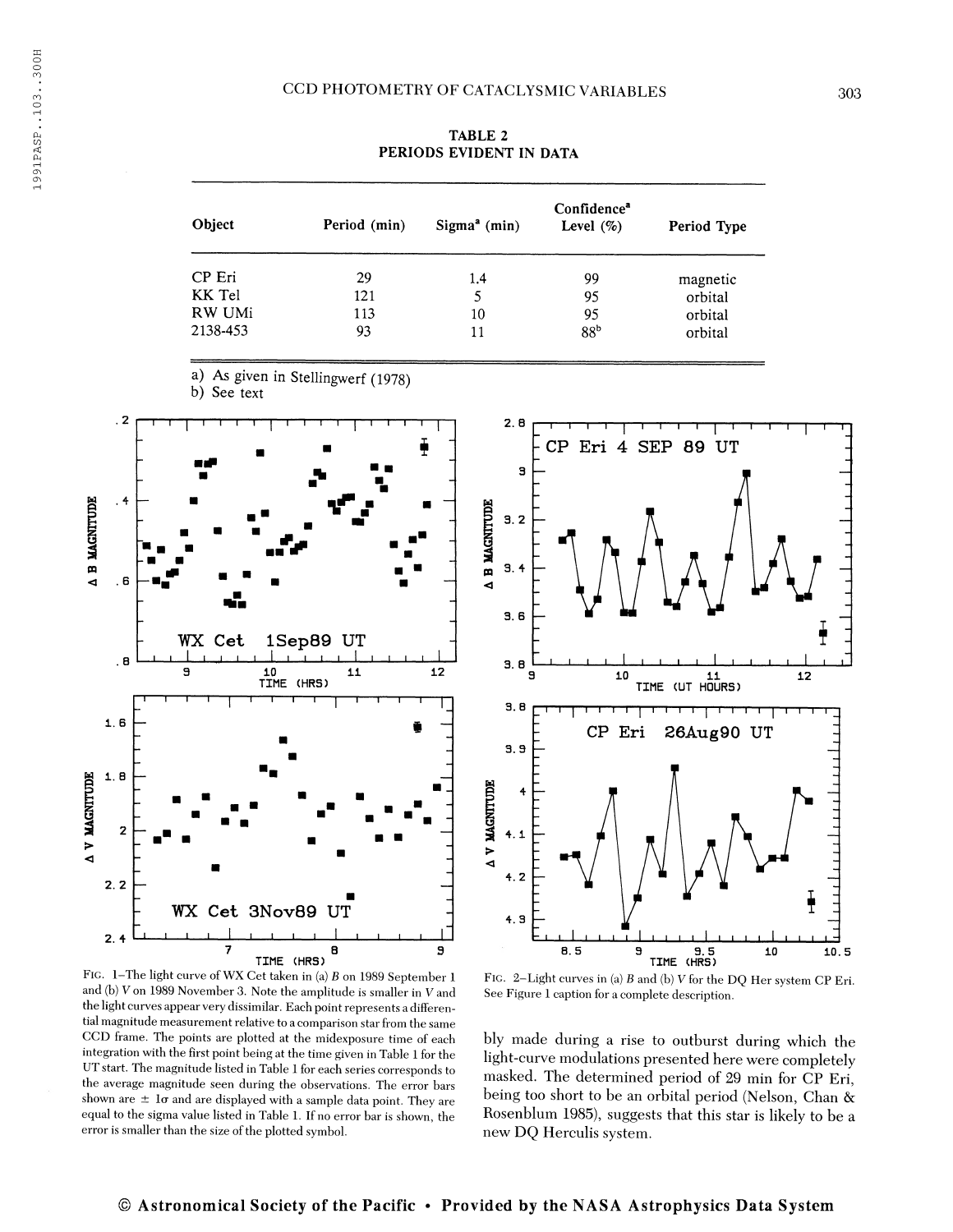#### 3.3 XZEridani

Noticed by Shapley & Hughes 1934 to be a variable with a magnitude range of from  $14.6$  to fainter than  $17.5$ , this star was a likely candidate to be a CV. We obtained  $\sim$ 4 hrs of time-series photometric data, during which time it was at a mean magnitude of  $V = 18.7$ . The light curve (Fig. 3) shows flickering at the 0.4 mag level, characteristic of a CV, but no indications of periodic modulations were found. A radial-velocity study of this star at minimum is likely to be needed to determine its orbital period.

#### 3.4 V592 Herculis

This star is listed as a nova of type NA in the GCVS and as type UG? or XND? in Duerbeck 1987. It was discovered by Richter 1968 on Sonneberg plates and found to have a magnitude range of  $m_{\nu e}=12.3$  to greater than 20. The light curve during decline appeared similar to that of the X-ray nova V616 Monocerotis, and the object is blue in color at maximum. Duerbeck suggests that these latter two properties make classification as a classical nova unlikely.

We observed the entire field shown in Duerbeck, including his marked candidate stars <sup>1</sup> and 2, and found that only star <sup>1</sup> showed any significant variability during the 1.7-hr time series. Figure 4 shows the light curve obtained when the star (Duerbeck's candidate 1) was at a V magnitude of 20.5. No periodic modulations were seen, but large-amplitude flickering of 0.4-0.6 mag is clearly visible. We therefore feel fairly certain that candidate <sup>1</sup> is the star associated with V592 Her and the "nova" observed in 1968. Further study at minimum is needed to determine the true nature of this star.

## 3.5 TT Indi

1. 5

 $\overline{2}$ 

A V MAGNITUDE

3

8

 $2.5$ 

This star was discovered at magnitude 14.0 by Gessner & Meinunger 1974. We observed this star when at minimum,  $V = 17.0$ . This observation gives the first measure-

. <u>. . . . . . . . . . . . . . . .</u>

. " ^ \_ <sup>y</sup> " '

 $\sim$   $\sim$ 

■■

«

ment of this star at quiescence and shows it to have an outburst amplitude of at least 3 mag.

Our 4-hr time-series light curve (Fig. 5) taken in August 1990 showed typical CV behavior with flickering of  $\sim$ 0.2 mag, but no indication of any periodic modulations.

## 3.6 AO Octantis

Listed in the GCVS as a UG:-type variable, this CV was discovered by Gessner & Meinunger 1974 during an outburst at magnitude 13.5. Their quiescent value listed  $m_{pe}$  21, which agrees well with our determined value of  $V = 20.9$ . The outburst amplitude of this star is quite large (7.5 mag), making it a very interesting system to study.

Two photometric data sets of <sup>1</sup> and 4 hrs (see Fig. 6) were obtained. Large-amplitude flickering of 0.5-0.65 mag was observed but no modulations ofa periodic nature were found.

#### 3.7 BE Octantis

BE Oct is listed in the GCVS as a UGSU-type variable with a magnitude range of  $15.4$  to  $>17.5$ . Petit 1970 noted



Fig. 4-Light curve for V592 Her taken on 1990 April 20. See Figure <sup>1</sup> caption for a complete description.



Fig. 3-Light curve ofXZ Eri taken on 1989 November 4. See Figure <sup>1</sup> caption for a complete description.

XZ Eri 4Nov89 UT <sup>I</sup> <sup>I</sup> <sup>I</sup> <sup>I</sup> I—I <sup>I</sup> <sup>I</sup> <sup>I</sup> <sup>I</sup> <sup>I</sup> <sup>I</sup> <sup>I</sup> <sup>I</sup> <sup>I</sup> ' ' <sup>I</sup> <sup>I</sup> '

> 9 10 11 12 TIME (HRS)

Fig. 5-Light curve of TT Ind taken on 1990 August 27. See Figure <sup>1</sup> caption for a complete description.

#### © Astronomical Society of the Pacific · Provided by the NASA Astrophysics Data System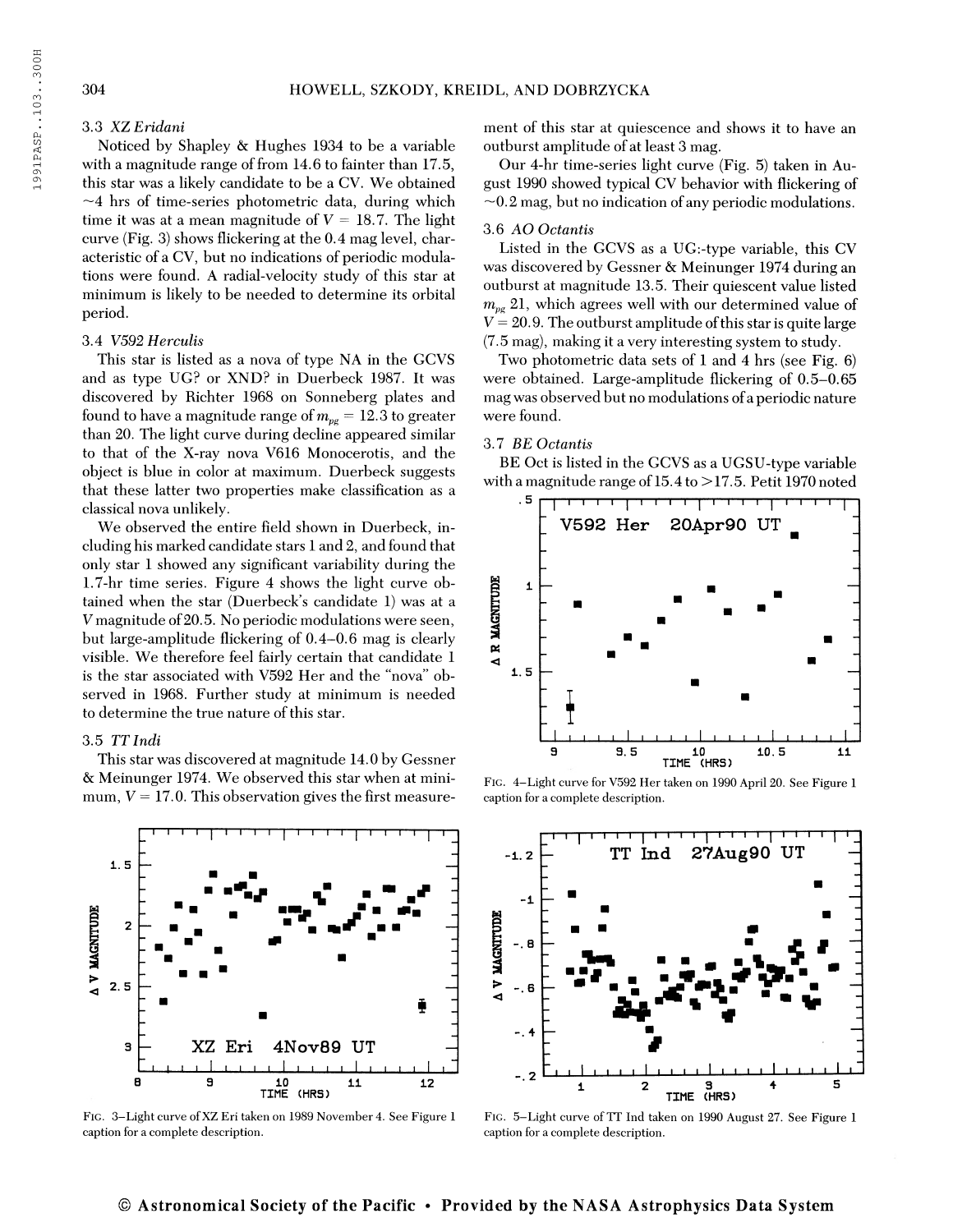

FIG. 6-Light curve of AO Oct taken on 1989 November 4. See Figure 1 caption for a complete description.

an apparent extended outburst time and suggested that this object is a dwarf nova of the SU UMa subclass.

Our 4-hr light curve (Fig. 7), obtained when BE Oct was at a V magnitude of 19.4, showed  $0.2$  mag flickering, typical for CVs in quiescence, but presents no orbital or other periodic modulations.

## 3.8 V2276 Sagittarii

Petit 1970 describes this star as a UG-type object with an outburst period of <30 days. The GCVS lists it as having a maximum magnitude of 14.4, with minimum being fainter than 16.7. Our observations, made at quiescence, showed it to have a V magnitude of 20.1. A single time-series data set (Fig. 8) reveals typical flickering usually associated with a CV at minimum, but shows no periodic modulations.

#### 3.9 CT Serpentis

In Paper III we indicated that CT Ser might show periodic modulations of order 13 and 65 minutes. We therefore reobserved it to see if these possible periods were still present, thereby indicating their reality.

Our new photometric data set shows a light curve that is essentially flat, with only small-amplitude  $\langle 0.1 \text{ mag} \rangle$ modulations. A period search found no indication of any period, particularly the ones suggested in Paper III. We therefore conclude that either the periods seen were quasi-periodic in nature or were simply flickering modulations masquerading as periods.

#### 3.10 KK Telescopii

Noted as a variable blue object by Hoffmeister 1963, KK Tel is listed as having a magnitude range from  $m_{\nu e}$  = 13.5 to ~19.7. Hoffmeister suggested that the nature of the variations he observed indicated that this star is a likely member of the UG class of variables.

Our two photometric light curves (Fig. 9) show quite clear evidence for a periodic modulation. The two data sets shown were taken on consecutive nights in  $V$  and  $B$ ,



FIG. 7-Light curve of BE Oct taken on 1989 November 4. See Figure 1 caption for a complete description.



Fig. 8-Light curve of V2276 Sgr taken on 1989 November 4. See Figure <sup>1</sup> caption for a complete description.

respectively. The data from the first night show a period of  $121 \pm 5$  min. The two nights together gave the same period with a CL of 95%, but with a larger error  $(\pm 14)$ min). The different shape of the hump seen in  $B$  is the likely cause of this larger error. The 121-min period extrapolated to the second night predicts the peak midpoint to be at 0.82 hr (see Fig. 9b), while the real midpoint appears at about 1.06, the difference being 14.4 min. This modulation is very likely to be from a hot spot, thereby indicating the orbital period of KK Tel, with the difference in phasing on the two nights possibly being due to hot-spot changes in size or location. We see that even within a single night (see Fig. 9a), the hot-spot hump shows different shapes and is not always symmetric.

In order to investigate the properties of our light-curve data in detail, we have phased together the V data obtained on the first night (Fig. 10). These data may show some evidence for an additional hot spot, offset by 0.45 in phase from the main (typical) hot spot. Additional spots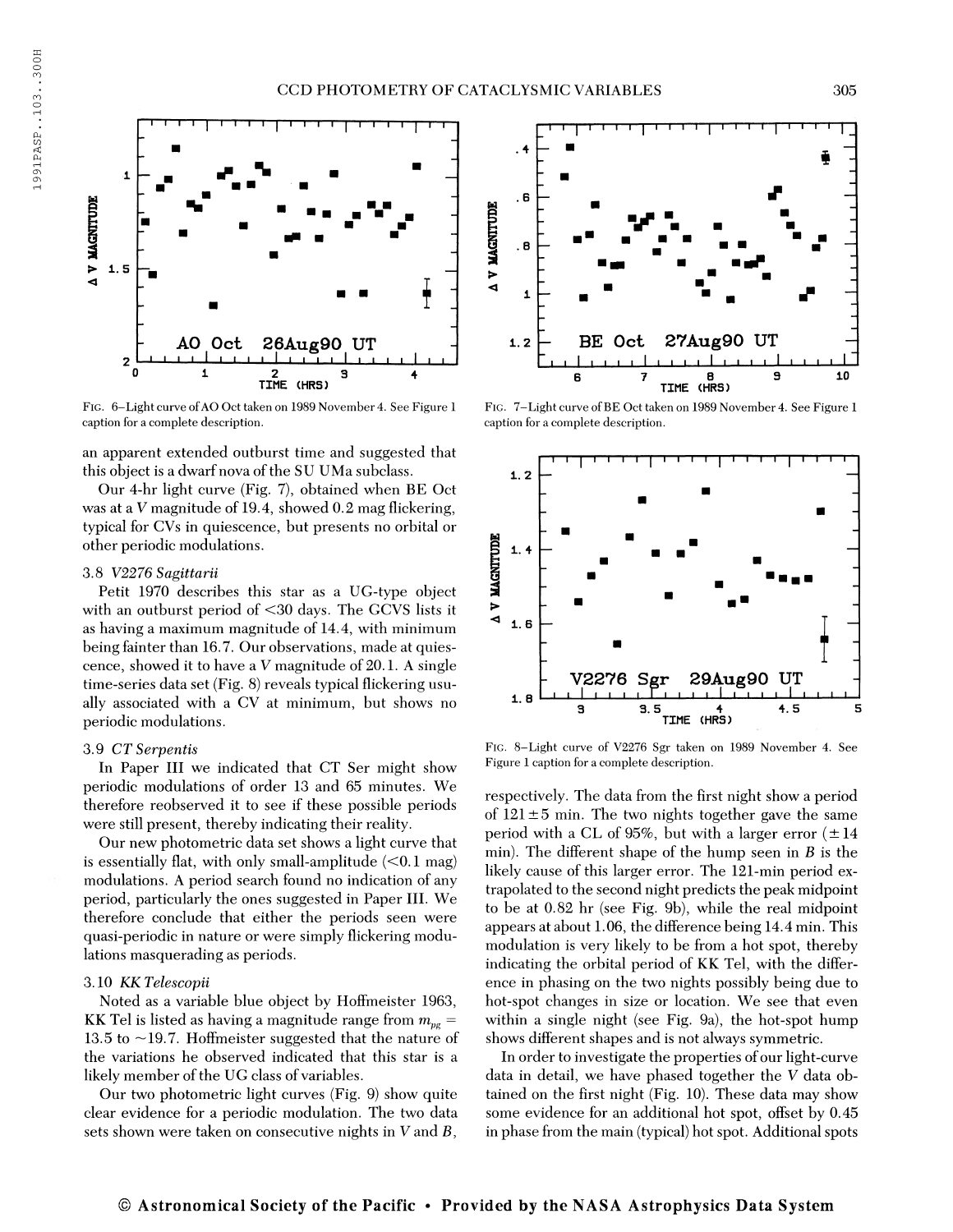of this kind have been seen in a few other systems, such as DV Ursae Majoris (Howell et al. 1988b). Further ex-



FIG.  $9-V$  and  $B$  light curves for the star KK Tel. These data were taken on consecutive nights and generally have the same appearance. See Figure <sup>1</sup> caption for a complete description.



Fig. 10-KK Tel V data from 1990 August 28 orbitally phased on a determined orbital period of 2 hrs. Note the possible existence of a secondary hot-spot hump, offset in phase from the primary by 0.45 in phase. See text for details.

tended photometric observations of KK Tel are planned in order to confirm the phenomena discussed here.

## 3.11 DR Ursae Majoris

Romano 1979 discovered this star while searching near M 101 for high galactic latitude variables. He noted that it had a range of 17.5 to fainter than 18.2 and a  $(B-V)$ magnitude of  $+0.1$  to  $+0.5$ . This evidence led him to the conclusion that this star is a likely CV candidate.

Using the chart provided by Romano, we looked for this object in June 1989 and found no object in the field at or near his marked position that was blue, or that showed significant variation down to a V magnitude of —18.5. Almost one year later, in April 1990, we again looked for this star and found it at a magnitude of  $V = 19.1$ . A reexamination of our original data from approximately one year earlier revealed that the star was indeed present but that its magnitude was fainter, being  $V = 20.2$ . Summing our original 1989 frames in groups of two gave us poorer time resolution, but did allow us to construct a light curve with reasonable signal-to-noise characteristics. Two of the light curves from 1989 and 1990 are shown in Figure 11.



FIG. 11-Light curves for DR UMa from (a) 1989 June 7 in V and (b) 1990 April 19 in R. See Figure <sup>1</sup> caption for a complete description.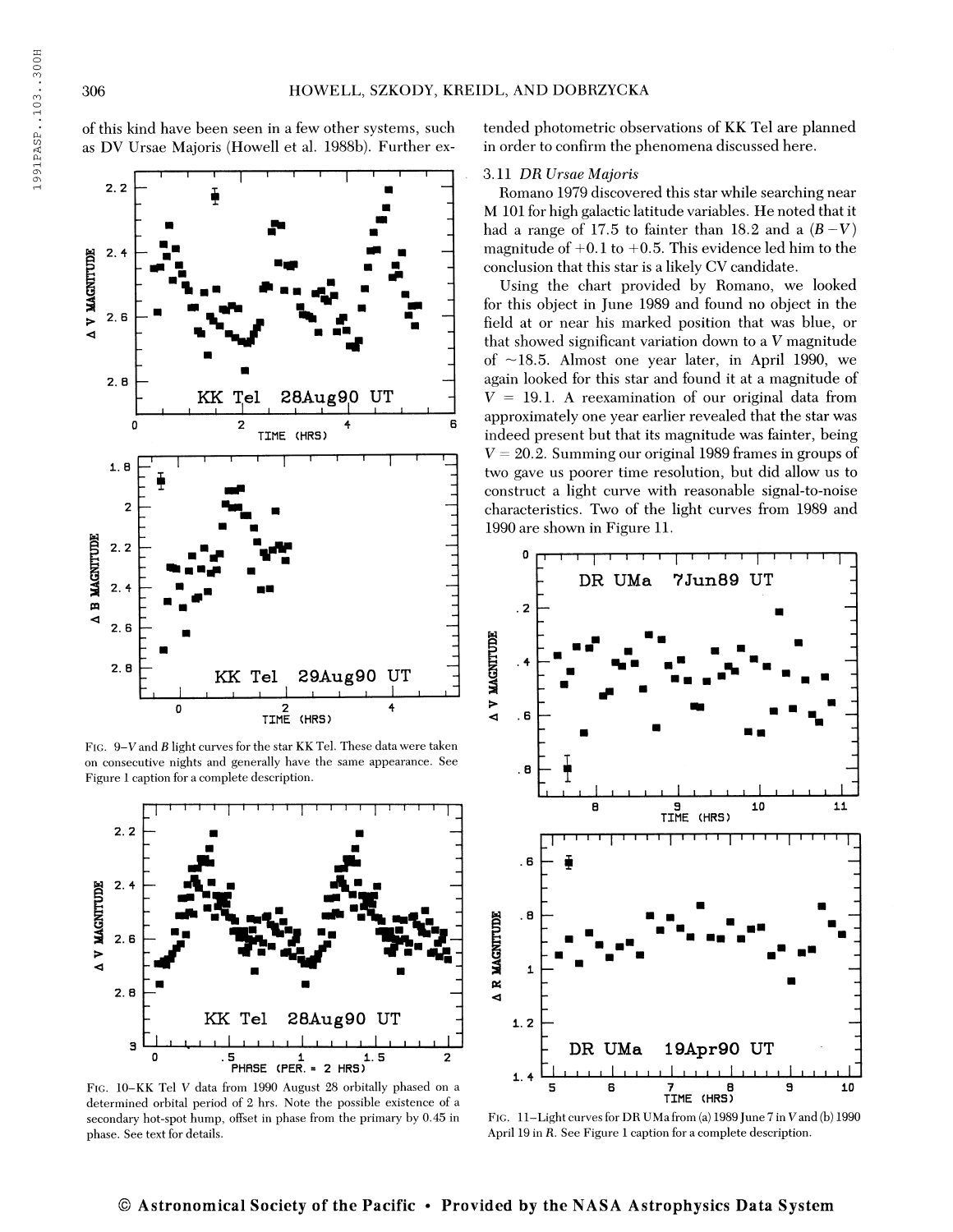A period search of each data set independently, as well as the two sets from April 1990 combined, revealed no significant periods. Our three time-series data sets do, however, show >0.2 mag variations throughout. For DR UMa we presume a typical CV nature can explain our observations.

## 3.12 RW Ursae Minoris

i. 3

Paper II showed the first time-series light curve for this star. It indicated a  $117 \pm 5$  min periodicity in the near-IR, but confirmation was needed since we only had data from a single night. The modulation seen in the near-IR looked sinusoidal and, if it represented the changing aspect of a Roche-lobe-filling secondary (ellipsoidal variations), it would indicate an orbital period of  $\sim$ 234 min.

We present here new time-series photometry, taken in  $B$ , in hopes of distinguishing between the possible confusion of the true period being once or twice the observed photometric period. Since this star has a very high declination (+77 degrees), it is difficult to study it for extended time periods due to the construction of most equatorial mounted telescopes. Our  $2.1$ -hr  $B$  dataset (see Fig. 12) shows a modulation which has a similar peak-to-peak amplitude and overall appearance to the near-IR data shown in Paper II. The B data show a period of  $106 \pm 20$ min, consistent with the period of  $117 \pm 5$  min found in the data we presented in Paper II.

Ifthe modulation seen is due to the ellipsoidal nature of the secondary, the correct explanation of the photometric data indicates an orbital period for RW UMi of  $\sim$ 4 hrs. However, the nonsinusoidal shape and amplitude of the  $B$ data suggest its origin is not the changing aspect of the secondary but a large bright portion of the disk (hot spot?), coming into view once each orbital period. Our best guess so far is that the orbital period of RW UMi is  $\sim$ 1.9 hrs, but we believe a better interpretation can result only from a simultaneous multicolor or spectroscopic study at minimum.

# 3.13 PG 0917+342

PC 0917+342 was found during the Palomar-Green Survey (PC Survey; Green, Schmidt & Liebert 1986) and identified as a CV candidate by Green et al. 1982. It has also been suggested to be the missing Nova Lynx 396 AD (Shara 1989). Green et al. 1982 mention that the star was observed in both emission and absorption states and that, while in an emission state, the line strengths appear to look like those of a typical dwarf nova, although He lines are not present.

Our single  $\sim$ 4-hr light curve (Fig. 13) shows the star to be constant within the errors throughout the entire data set. This type of light curve is atypical for dwarf nova in that it does not show the normal flickering behavior, but would be typical for an old nova, possibly indicating a thick disk. PC 0917+342 does, however, show two dissimilar-looking  $\sim$  0.1 mag humps in its light curve. These features are not greater than  $3\sigma$  but their cohesive appearance is compelling. If these humps represent an orbital modulation, then the orbital period would be  $\sim 2$ hrs. Further photometric observations, particularly in B, are planned.

#### 3.14 PG 2240+193

This star was also identified in the PG Survey and described by Green et al. 1982. The spectrum Green et al. describe has H $\alpha$  in emission but the higher Balmer lines in absorption. They also mention that it might have an Fe II spectrum and that no He lines appear. We observed this star for 3.5 hrs and the light curve (Fig. 14) is constant to within  $\pm \sim 0.05$  mag, possibly indicating that PG 2240+193 has a period longer than 3.5 hrs.

## 3.15 2138-453

Hawkins & Veron 1987 discovered this object during their search for faint variable quasars. They present a spectrum  $(4000 \text{ Å}-7000 \text{ Å})$  taken when 2138-453 was at  $B = 20.4$ . It looks fairly typical for a dwarf nova at mini-



Fig. 12-ß photometry of RW UMi taken on 1989 September 1. See Figure <sup>1</sup> caption for a complete description.



Fig. 13-K light curve of PG 0917+342 obtained on 1990 April 16. See Figure <sup>1</sup> caption for a complete description.

## © Astronomical Society of the Pacific · Provided by the NASA Astrophysics Data System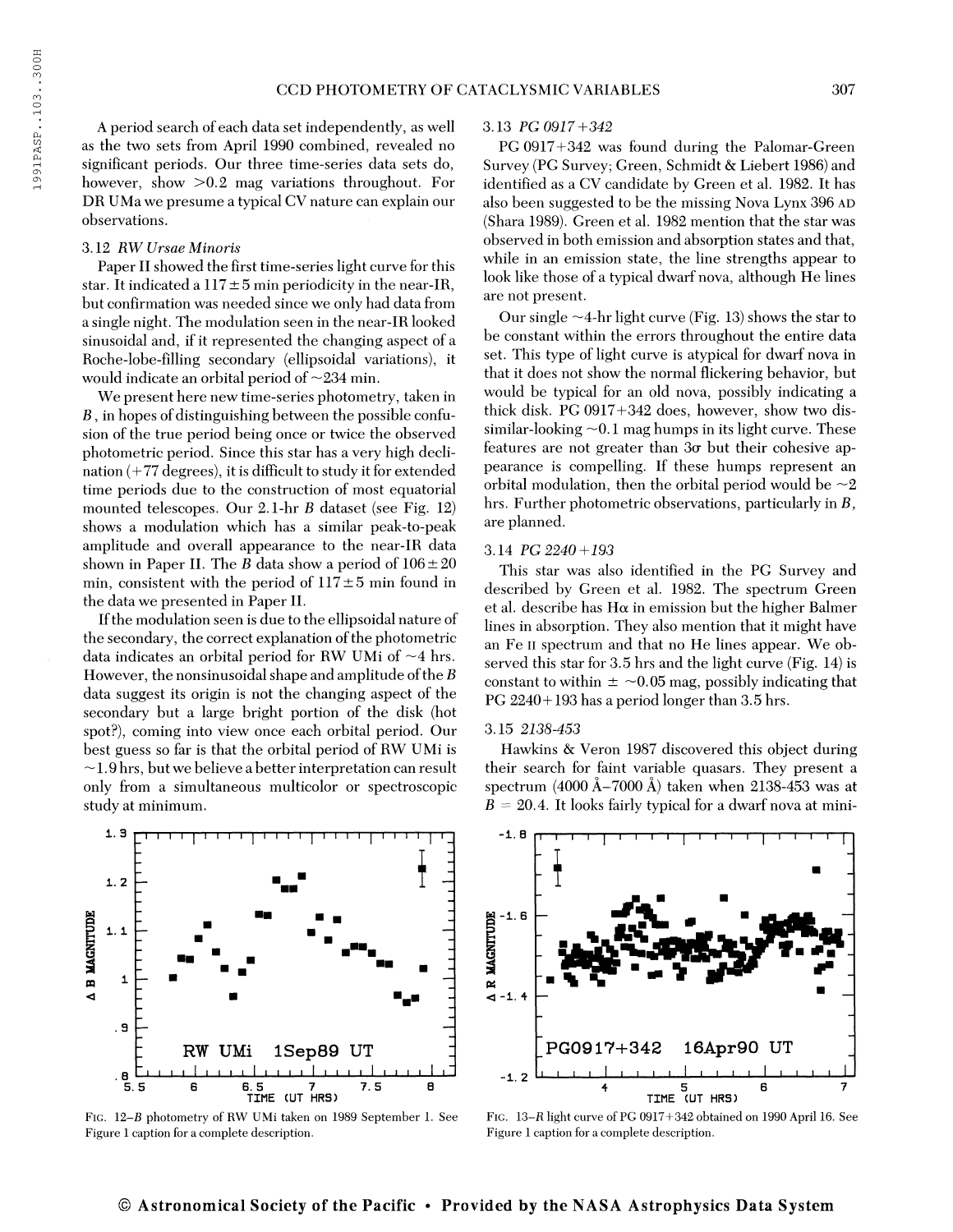

Fig. 14-V light curve of PG 2240+193 taken on 1989 August 31. On this particular night the observations were made during a period of passing thick clouds. The light curve has less data during these cloudy times, particularly near 8.3 and 10 hrs UT.

mum, with the Balmer lines and He 1  $\lambda5876$  in emission. The Balmer lines are double peaked, with  $H\alpha$  having a The Banner lines are double peaked, while I delaying a separation of 900 km sec<sup>-1</sup>. We therefore added this object to our observing list.

Our time-series observations obtained in  $V$  and  $B$  are shown in Figure 15. The V data set shows a fairly typical hot-spot modulation and some marginal evidence for an additional hump offset by 0.6 in phase. The system shows large flickering in both data sets.

Each data set was searched for periods independently. We found a period of  $93 \pm 11$  min (CL of 88%) in the V data set and  $88 \pm 11$  min (CL of  $86\%)$  in B. We then combined the data sets in hopes of better refining the period. What we found, however, was that each of the two periods above remained and there was no indication of any single period common to both sets. Plots made of the data of both nights phased together on either period are not convincing but show a much better fit to the periodic modulations found in the V data set. Also, taking the 93-min period and extrapolating it to the second night shows a reasonable fit to the two larger peaks seen. We therefore list the period of 2138-453 as  $93 \pm 11$  min in Table 2 and believe it to be real, within our errors, based on its repeatability. The large flickering seen may mask a good determination of the true orbital period, particularly on the second night. Longer-term multicolor light curves are needed.

#### 4. Summary

We have presented CCD photometry time-series data for eleven new stars and further data for four stars. Two new orbital periods have been found for the stars KK Tel and 2138-453, and CP Eriis a likely DQ Her star. WX Cet is likely to have an orbital period of 72-80 min, and the orbital period of RW UMi is probably near 113 min.



FIG. 15-Light curves of the star 2138-453 in (a) V and (b) B obtained on successive nights in August 1990. See Figure <sup>1</sup> caption for a complete description.

In Paper III we pointed out the fact that some of our program CVs show temporal magnitude changes at quiescence. DB UMa is yet another example and gives us a hint of the time scales involved as it changed by one magnitude on a time scale ofno longer than ten months. We also know that for the time period of three days (1990 April 16 to 19) it stayed within 0.1 mag of  $V = 19.1$ .

Our four papers in this series so far have presented CCD light curves for 52 previously unstudied stars known or suspected to be cataclysmic variables. These data have consisted of 120 time-series light curves, 47 of duration  $>$ 3 hrs. Of the 52 different stars that have been observed, we have found 22 which show modulations indicative of orbital periods (19) or magnetic pulses (3). Most of the other 30 stars have shown photometric evidence which supports their inclusion as cataclysmic variables.

We are continuing our CCD photometry project of obtaining data on faint CVs and pursuing follow-up study on the interesting systems we have already discovered. Distances and radial-velocity studies are of high priority in order to ascertain the true absolute magnitudes of the